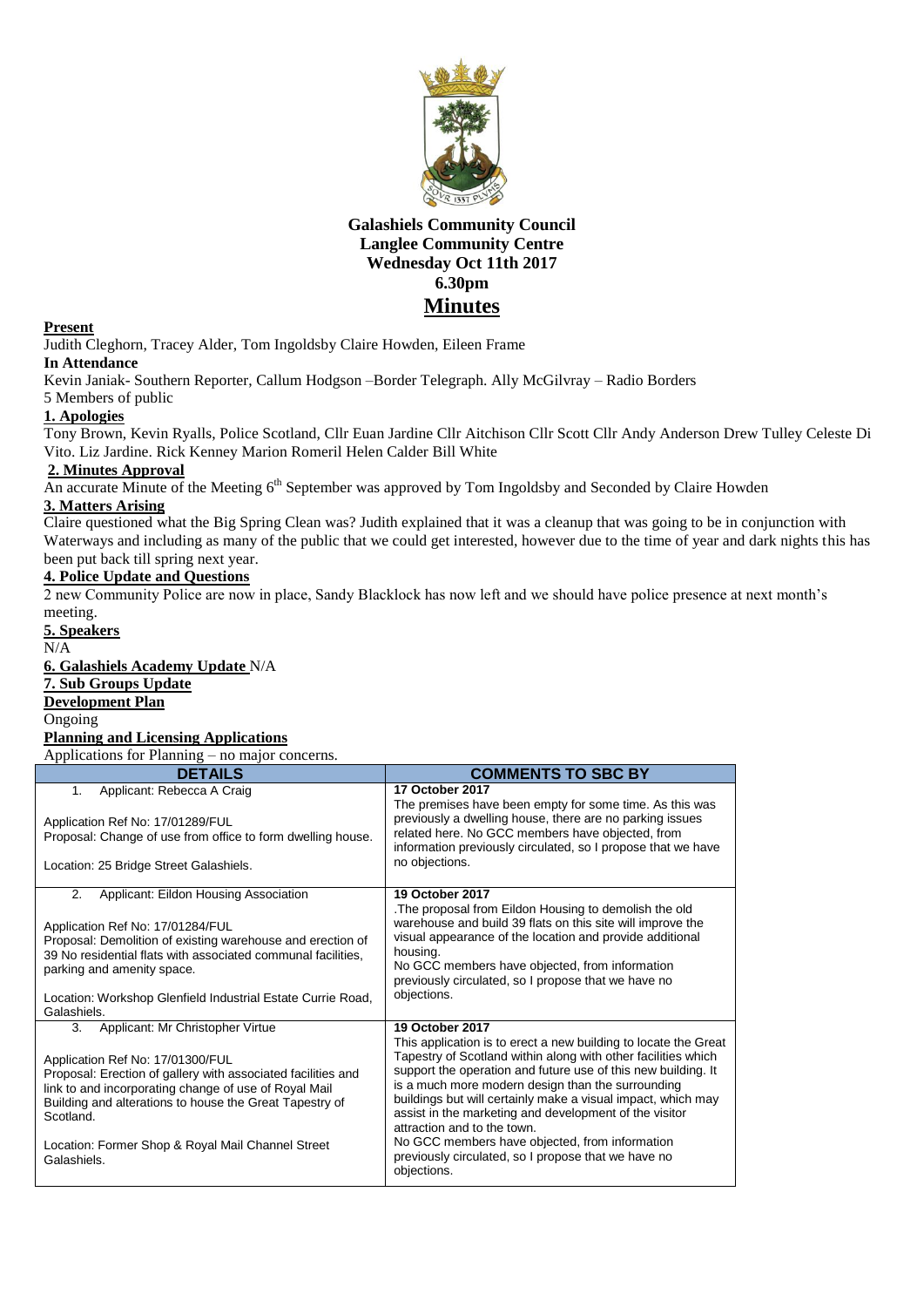| Applicant: Mr Christopher Virtue<br>4.<br>Application Ref No: 17/01301/LBC<br>Proposal: Internal and external alterations to incorporate into<br>Gallery to house the<br>Great Tapestry of Scotland.<br>Location: Royal Mail Channel Street Galashiels. | 20 October 2017<br>The application to carry out internal & external alterations to<br>the former post office building, which is a 'listed' building has<br>no objections from Historic Environment Scotland.<br>They "are generally content with the LBC application, to alter<br>the former post office front building to provide<br>complementary accommodation for the proposed gallery.<br>This would include a glazed link extension, which we<br>consider would be a relatively low key recessive addition,<br>not diminishing the primacy of the existing listed building's<br>street frontage. If your Council is minded to approve, we<br>suggest that the detailed alterations, including new openings<br>and works of making good, associated with the glazed link,<br>be appropriately managed under the listed building consent<br>conditions."<br>As no GCC members have objected, from information<br>previously circulated. I propose that we have no objections. |
|---------------------------------------------------------------------------------------------------------------------------------------------------------------------------------------------------------------------------------------------------------|-----------------------------------------------------------------------------------------------------------------------------------------------------------------------------------------------------------------------------------------------------------------------------------------------------------------------------------------------------------------------------------------------------------------------------------------------------------------------------------------------------------------------------------------------------------------------------------------------------------------------------------------------------------------------------------------------------------------------------------------------------------------------------------------------------------------------------------------------------------------------------------------------------------------------------------------------------------------------------------|
| 5.<br>Applicant: Mr Christopher Virtue<br>Application Ref No: 17/01302/CON<br>Proposal: Demolition of shop.<br>Location: Shop 14 - 20 High Street Galashiels.                                                                                           | 20 October 2017<br>As the Council have previously taken the decision to<br>proceed with hosting the Great Tapestry of Scotland in<br>Galashiels, the application to demolition of the Pound<br>stretcher building should have no objections from GCC in<br>my view.<br>No GCC members have objected, from information<br>previously circulated, so I propose that we have no<br>objections.                                                                                                                                                                                                                                                                                                                                                                                                                                                                                                                                                                                       |
| 6.<br>Applicant: Craigvar Construction<br>Application Ref No: 17/01307/FUL<br>Proposal: Erection of 4 No Flats<br>Location: Gap Site Adjacent No 1 Woodside Place<br>Galashiels.                                                                        | 25 October 2017<br>This area, at the west end of Windyknowes, has lain derelict<br>for some years, so the application to build 4 flats here is a<br>visual improvement and provides more local housing.<br>No GCC members have objected, from information<br>previously circulated, so I propose that we have no<br>objections.                                                                                                                                                                                                                                                                                                                                                                                                                                                                                                                                                                                                                                                   |
| 7.<br>Applicant: Eildon Housing Association<br>Application Ref No: 17/01328/FUL<br>Proposal: Erection of seven dwelling houses<br>Location: Land East Of Craigpark Court Galashiels.                                                                    | <b>26 October 2017</b><br>Murray & Burrell had planning permission to build houses on<br>this site (we had no objections) but went into liquidation with<br>only 2 built. Eildon Housing wish to build 7 houses on the<br>site which they have now acquired.<br>No GCC members have objected, from information<br>previously circulated, so I propose that we have no<br>objections.                                                                                                                                                                                                                                                                                                                                                                                                                                                                                                                                                                                              |

### **Gala Waterways**

Successful work party last Saturday with no major concerns. Chainsaw Training is starting next month **EVENTS**

# **GALA in BLOOM**

## **8. Chairs Update**

**1.** Although I submitted my very brief report before I went on holiday, on the understanding that the meeting would be held last week, fate intervened and we were unable to find a suitable venue for the meeting on 4<sup>th</sup> October.

I apologise to anyone who was inconvenienced by this change, and my thanks go to Rick Kenney, who would have led the meeting in my absence.

2. However, since I have returned, and indeed while I was away, some things have changed. The first one is that Live Borders have called a meeting of all Community Centre office bearers – the intention being to discuss how the 10 centre in the Borders can be used to their full potential. The meeting is to be held on  $26<sup>th</sup>$  October, and I will keep you all posted as to what happens.

3. The second thing that I have been made aware of – even more than ever- is the huge financial restriction that organisations such as Scottish Borders Council and Live Borders are working under. Things that we could get done a few years ago with ease, now take longer and the reply to our questions always seems to be 'There is no money'

I personally think that both those organisations, especially SBC, do the very best they can with the ever reducing budgets they have, and I believe I am right in saying that we can only expect it to get worse.

So as I see it, our options are easy – we can continue to moan, or we can try to do a bit more ourselves – perhaps it's time for the community to do their bit – and if anyone has ideas of where we can help, please let me know. That goes for the elected members too – your ideas gentlemen, are always welcome.

4. Finally, some time ago, I brought up the issue of a Credit Union, to be started in Langlee. Capital Credit Union offered to do this but their terms were not acceptable, so it we taken no further.

In these precarious financial times, and I have taken advice on this, a credit union can mean a whole lot to people who are not so well off. I t gives the opportunity and encouragement to save, and the chance to get cheap loans both for personal and business reasons. I have taken the liberty to make an appointment to see Margaret Simpson, chair of Scottish Borders Social Enterprise Chamber. Margaret has vast experience and is very keen to see a credit union active in Galashiels and will give all the help we need. She has also found a fund which may be able to help with setting up the credit union.

I would appreciate the Community Councillor's baking in taking this forward.

Judith asked around the room for comments about the credit union. All seemed pretty much in agreement.